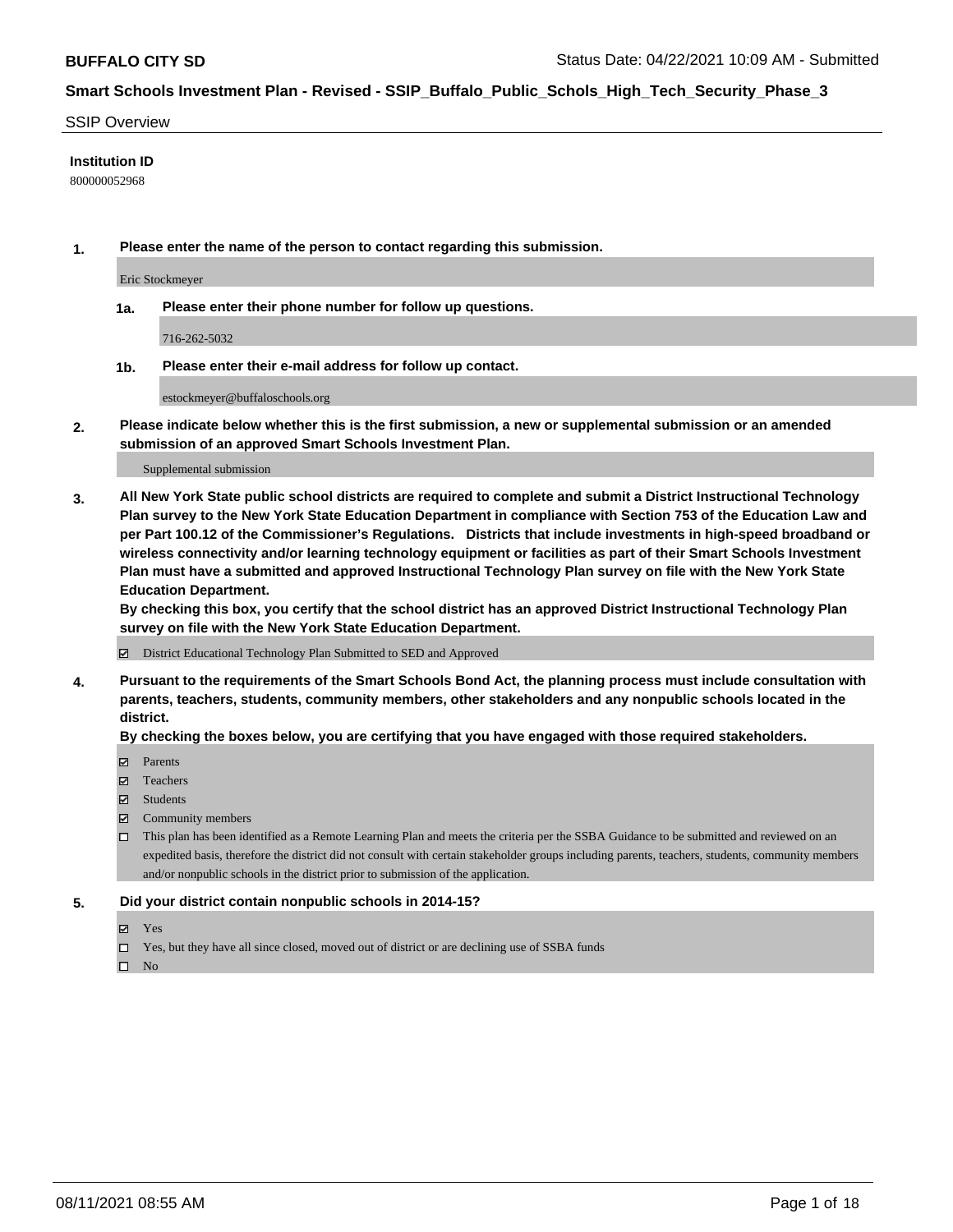#### SSIP Overview

**6. Certify that the following required steps have taken place by checking the boxes below:**

- The district developed and the school board approved a preliminary Smart Schools Investment Plan.
- $\boxtimes$  The preliminary plan was posted on the district website for at least 30 days. The district included an address to which any written comments on the plan should be sent.
- $\boxtimes$  The school board conducted a hearing that enabled stakeholders to respond to the preliminary plan. This hearing may have occured as part of a normal Board meeting, but adequate notice of the event must have been provided through local media and the district website for at least two weeks prior to the meeting.
- The district prepared a final plan for school board approval and such plan has been approved by the school board.
- $\boxtimes$  The final proposed plan that has been submitted has been posted on the district's website.
- This Plan has been identified as a Remote Learning Plan and meets the criteria per the SSBA Guidance to be submitted and reviewed on an expedited basis, therefore this plan has not met certain stakeholder engagement requirements including, consulting with nonpublic schools in advance of plan submission, having the school board conduct a hearing on the plan and/or posting the plan to the district website for a minimum of 30 days. This district will post the Remote Learning Plan to the district's website upon submission of the application.
- **6a. Please upload the proposed Smart Schools Investment Plan (SSIP) that was posted on the district's website, along with any supporting materials. Note that this should be different than your recently submitted Educational Technology Survey. The Final SSIP, as approved by the School Board, should also be posted on the website and remain there during the course of the projects contained therein.**

BPS\_SSIP\_Final\_Copy 1.pdf \_LOI\_Project\_Number\_14\_06\_00\_01\_7\_999\_BA1.pdf

**6b. Enter the webpage address where the final Smart Schools Investment Plan is posted. The Plan should remain posted for the life of the included projects.**

https://www.buffaloschools.org/Page/2400

**7. Please enter an estimate of the total number of students and staff that will benefit from this Smart Schools Investment Plan based on the cumulative projects submitted to date.**

33,000

**8. An LEA/School District may partner with one or more other LEA/School Districts to form a consortium to pool Smart Schools Bond Act funds for a project that meets all other Smart School Bond Act requirements. Each school district participating in the consortium will need to file an approved Smart Schools Investment Plan for the project and submit a signed Memorandum of Understanding that sets forth the details of the consortium including the roles of each respective district.**

 $\Box$  The district plans to participate in a consortium to partner with other school district(s) to implement a Smart Schools project.

**9. Please enter the name and 6-digit SED Code for each LEA/School District participating in the Consortium.**

| <b>Partner LEA/District</b> | <b>ISED BEDS Code</b> |
|-----------------------------|-----------------------|
| (No Response)               | (No Response)         |

**10. Please upload a signed Memorandum of Understanding with all of the participating Consortium partners.**

(No Response)

**11. Your district's Smart Schools Bond Act Allocation is:**

\$56,020,356

**12. Final 2014-15 BEDS Enrollment to calculate Nonpublic Sharing Requirement**

|            | <b>Public Enrollment</b> | Nonpublic Enrollment | Total Enrollment | l Nonpublic Percentage |
|------------|--------------------------|----------------------|------------------|------------------------|
| Enrollment | 32.165                   | 5.105                | 37.270.00        | 13.70                  |

**13. This table compares each category budget total, as entered in that category's page, to the total expenditures listed**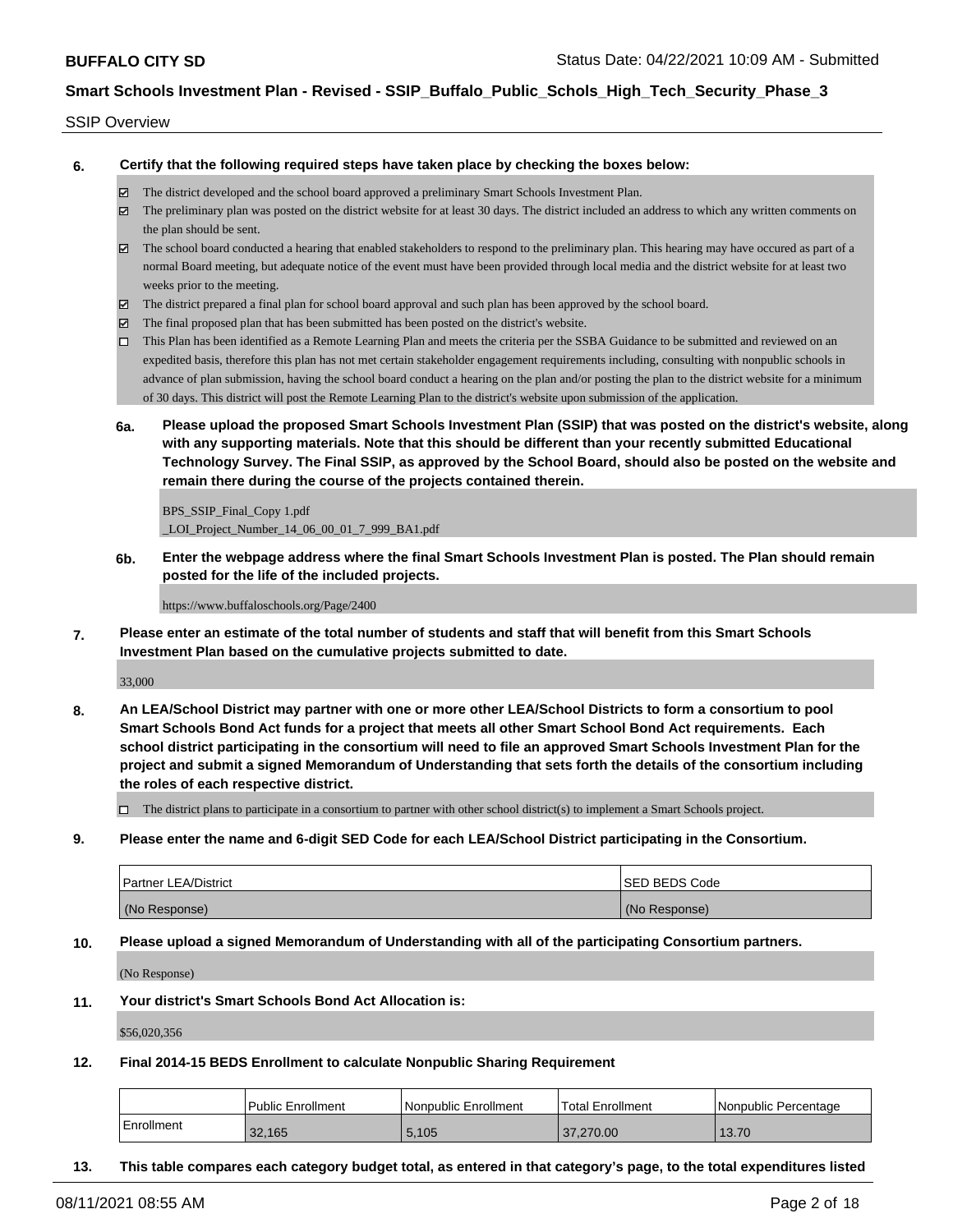SSIP Overview

### **in the category's expenditure table. Any discrepancies between the two must be resolved before submission.**

|                                          | Sub-Allocations | <b>Expenditure Totals</b> | Difference |
|------------------------------------------|-----------------|---------------------------|------------|
| <b>School Connectivity</b>               | 0.00            | 0.00                      | 0.00       |
| Connectivity Projects for<br>Communities | 0.00            | 0.00                      | 0.00       |
| Classroom Technology                     | 0.00            | 0.00                      | 0.00       |
| Pre-Kindergarten Classrooms              | 0.00            | 0.00                      | 0.00       |
| Replace Transportable<br>Classrooms      | 0.00            | 0.00                      | 0.00       |
| <b>High-Tech Security Features</b>       | 3,533,173.00    | 3,533,173.00              | 0.00       |
| Nonpublic Loan                           | 0.00            | 0.00                      | 0.00       |
| Totals:                                  | 3,533,173       | 3,533,173                 | 0          |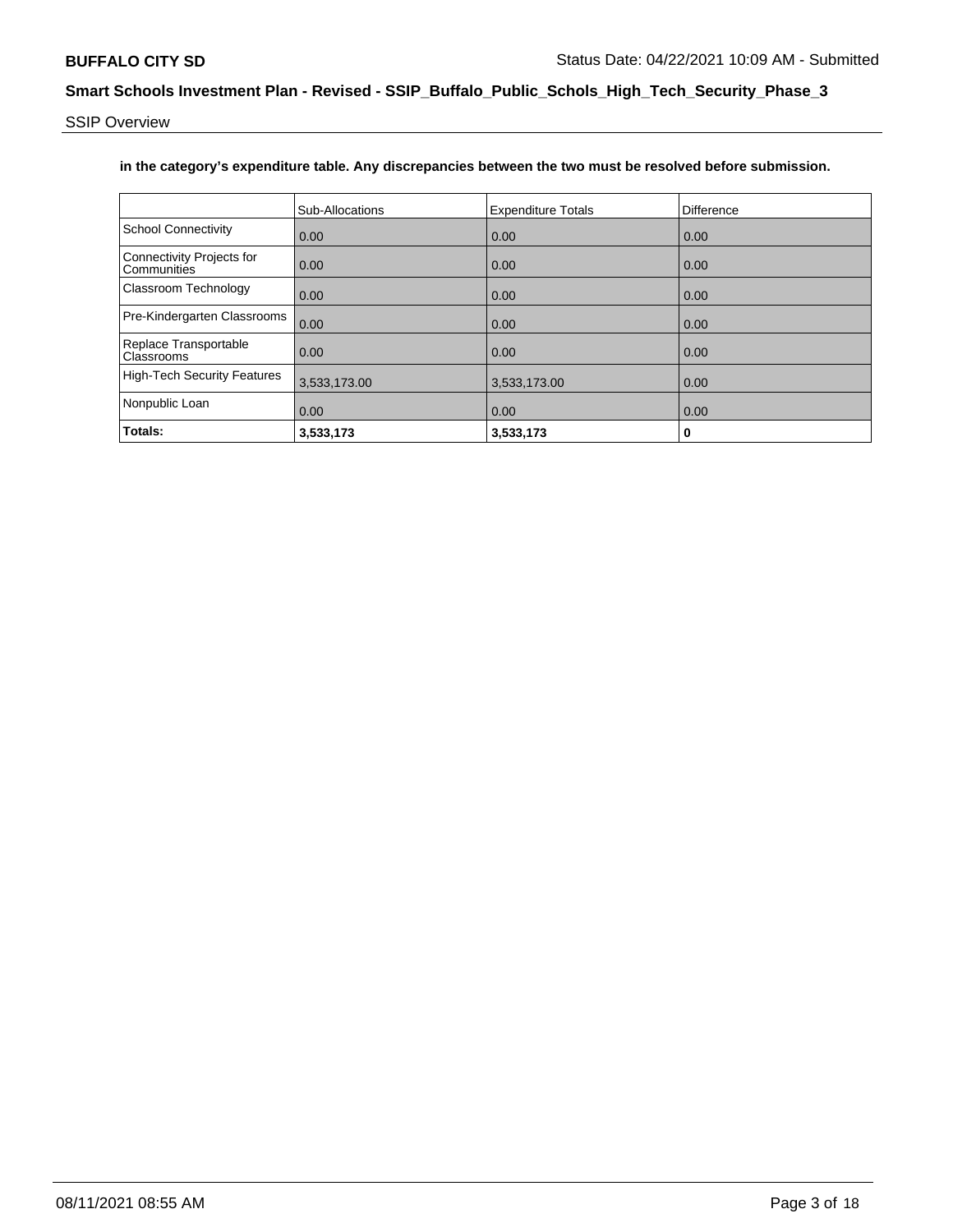School Connectivity

- **1. In order for students and faculty to receive the maximum benefit from the technology made available under the Smart Schools Bond Act, their school buildings must possess sufficient connectivity infrastructure to ensure that devices can be used during the school day. Smart Schools Investment Plans must demonstrate that:**
	- **• sufficient infrastructure that meets the Federal Communications Commission's 100 Mbps per 1,000 students standard currently exists in the buildings where new devices will be deployed, or**
	- **• is a planned use of a portion of Smart Schools Bond Act funds, or**
	- **• is under development through another funding source.**

**Smart Schools Bond Act funds used for technology infrastructure or classroom technology investments must increase the number of school buildings that meet or exceed the minimum speed standard of 100 Mbps per 1,000 students and staff within 12 months. This standard may be met on either a contracted 24/7 firm service or a "burstable" capability. If the standard is met under the burstable criteria, it must be:**

**1. Specifically codified in a service contract with a provider, and**

**2. Guaranteed to be available to all students and devices as needed, particularly during periods of high demand, such as computer-based testing (CBT) periods.**

**Please describe how your district already meets or is planning to meet this standard within 12 months of plan submission.**

(No Response)

**1a. If a district believes that it will be impossible to meet this standard within 12 months, it may apply for a waiver of this requirement, as described on the Smart Schools website. The waiver must be filed and approved by SED prior to submitting this survey.**

 $\Box$  By checking this box, you are certifying that the school district has an approved waiver of this requirement on file with the New York State Education Department.

**2. Connectivity Speed Calculator (Required). If the district currently meets the required speed, enter "Currently Met" in the last box: Expected Date When Required Speed Will be Met.**

|                  | l Number of     | Required Speed | Current Speed in | Expected Speed | Expected Date                           |
|------------------|-----------------|----------------|------------------|----------------|-----------------------------------------|
|                  | <b>Students</b> | In Mbps        | l Mbps           | to be Attained | When Required                           |
|                  |                 |                |                  |                | l Within 12 Months ISpeed Will be Met l |
| Calculated Speed | (No Response)   | 0.00           | (No Response)    | (No Response)  | (No Response)                           |

**3. Describe how you intend to use Smart Schools Bond Act funds for high-speed broadband and/or wireless connectivity projects in school buildings.**

(No Response)

**4. Describe the linkage between the district's District Instructional Technology Plan and how the proposed projects will improve teaching and learning. (There should be a link between your response to this question and your responses to Question 1 in Section IV - NYSED Initiatives Alignment: "Explain how the district use of instructional technology will serve as a part of a comprehensive and sustained effort to support rigorous academic standards attainment and performance improvement for students."** 

**Your answer should also align with your answers to the questions in Section II - Strategic Technology Planning and the associated Action Steps in Section III - Action Plan.)**

(No Response)

**5. If the district wishes to have students and staff access the Internet from wireless devices within the school building, or in close proximity to it, it must first ensure that it has a robust Wi-Fi network in place that has sufficient bandwidth to meet user demand.**

**Please describe how you have quantified this demand and how you plan to meet this demand.**

(No Response)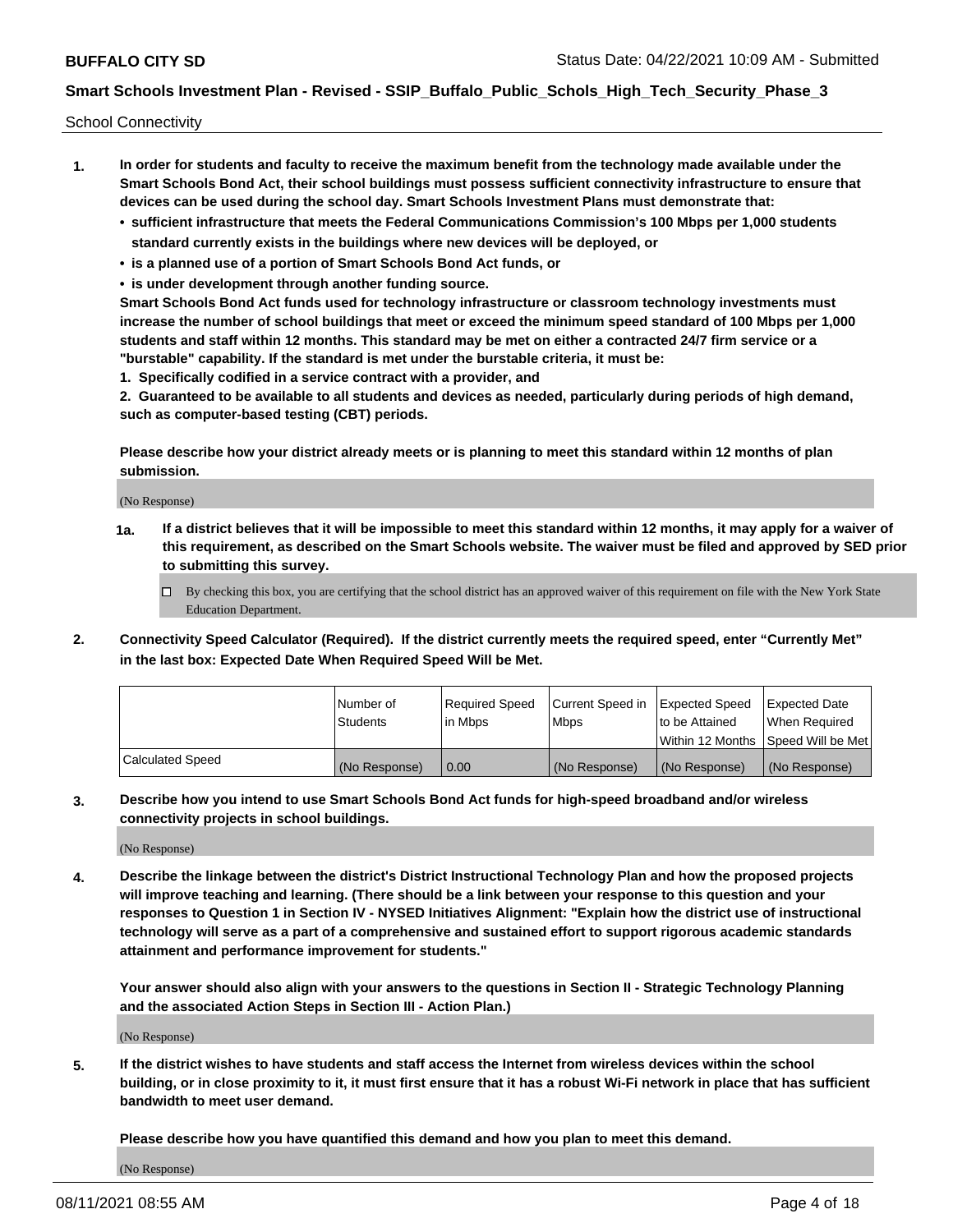School Connectivity

**6. Smart Schools plans with any expenditures in the School Connectivity category require a project number from the Office of Facilities Planning. Districts must submit an SSBA LOI and receive project numbers prior to submitting the SSIP. As indicated on the LOI, some projects may be eligible for a streamlined review and will not require a building permit.**

**Please indicate on a separate row each project number given to you by the Office of Facilities Planning.**

| Project Number |  |
|----------------|--|
| (No Response)  |  |

**7. Certain high-tech security and connectivity infrastructure projects may be eligible for an expedited review process as determined by the Office of Facilities Planning.**

### **Was your project deemed eligible for streamlined review?**

(No Response)

### **8. Include the name and license number of the architect or engineer of record.**

| Name          | License Number |
|---------------|----------------|
| (No Response) | (No Response)  |

### **9. Public Expenditures – Loanable (Counts toward the nonpublic loan calculation)**

| Select the allowable expenditure type.<br>Repeat to add another item under each type. | <b>PUBLIC</b> Items to be<br>l Purchased | Quantity           | Cost Per Item    | <b>Total Cost</b> |
|---------------------------------------------------------------------------------------|------------------------------------------|--------------------|------------------|-------------------|
| (No Response)                                                                         | (No Response)                            | l (No<br>Response) | (No<br>Response) | $\overline{0.00}$ |
|                                                                                       |                                          | O                  | 0.00             |                   |

### **10. Public Expenditures – Non-Loanable (Does not count toward nonpublic loan calculation)**

| Select the allowable expenditure<br>type.<br>Repeat to add another item under<br>each type. | <b>PUBLIC</b> Items to be purchased | Quantity      | Cost per Item | <b>Total Cost</b> |
|---------------------------------------------------------------------------------------------|-------------------------------------|---------------|---------------|-------------------|
| (No Response)                                                                               | (No Response)                       | (No Response) | (No Response) | 0.00              |
|                                                                                             |                                     |               | 0.00          |                   |

#### **11. Final 2014-15 BEDS Enrollment to calculate Nonpublic Sharing Requirement (no changes allowed.)**

|            | Public Enrollment | l Nonpublic Enrollment | <b>Total Enrollment</b> | Nonpublic Percentage |
|------------|-------------------|------------------------|-------------------------|----------------------|
| Enrollment | 32.165            | 5,105                  | 37,270,00               | 13.70                |

### **12. Total Public Budget - Loanable (Counts toward the nonpublic loan calculation)**

|                                                      | Public Allocations | <b>Estimated Nonpublic Loan</b><br>Amount | Estimated Total Sub-Allocations |
|------------------------------------------------------|--------------------|-------------------------------------------|---------------------------------|
| Network/Access Costs                                 | (No Response)      | 0.00                                      | 0.00                            |
| School Internal Connections and<br><b>Components</b> | (No Response)      | 0.00                                      | 0.00                            |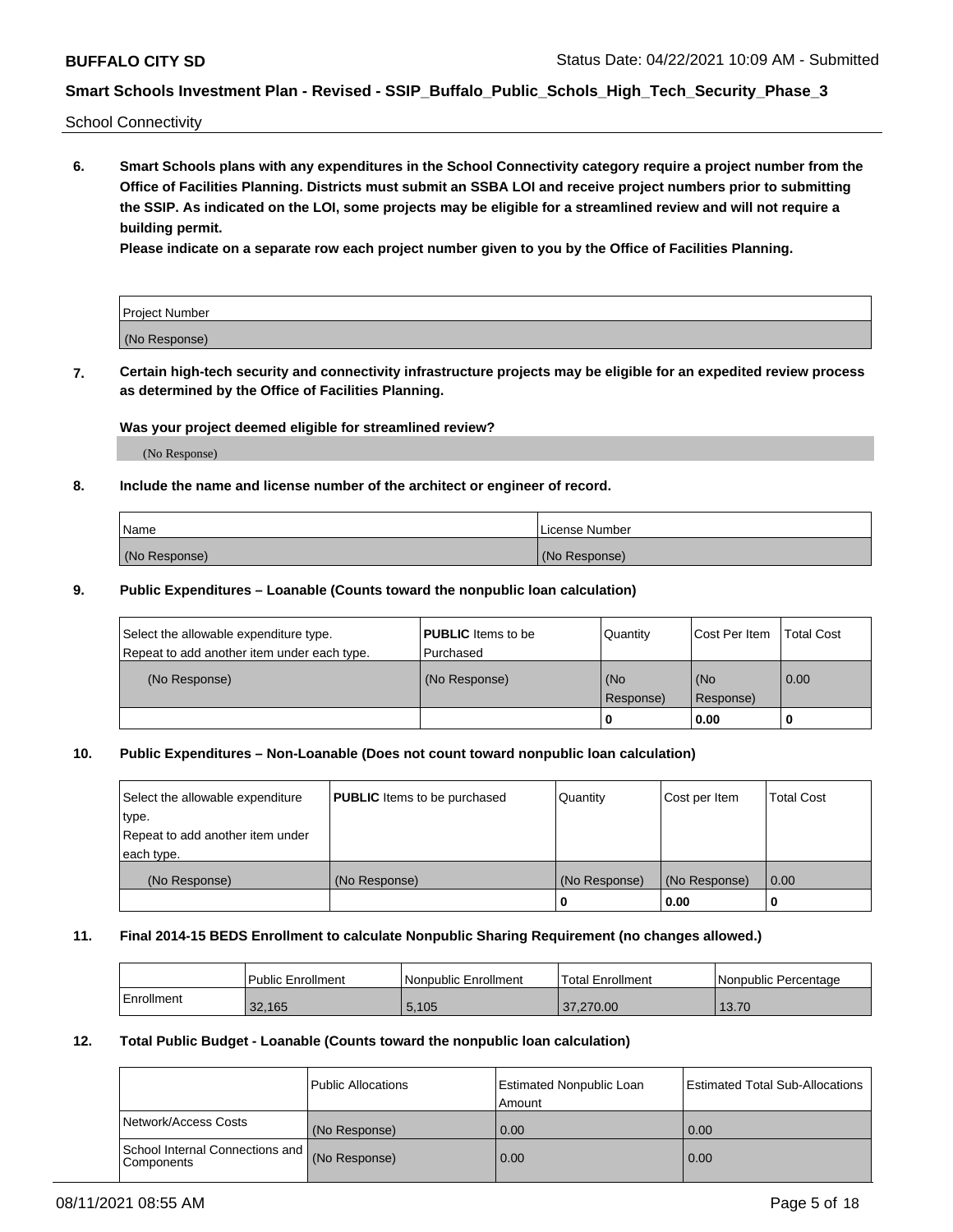School Connectivity

|         | <b>Public Allocations</b> | <b>Estimated Nonpublic Loan</b><br>Amount | <b>Estimated Total Sub-Allocations</b> |
|---------|---------------------------|-------------------------------------------|----------------------------------------|
| Other   | (No Response)             | 0.00                                      | 0.00                                   |
| Totals: | 0.00                      |                                           | O                                      |

# **13. Total Public Budget – Non-Loanable (Does not count toward the nonpublic loan calculation)**

|                                                   | Sub-<br>Allocation |
|---------------------------------------------------|--------------------|
|                                                   |                    |
| Network/Access Costs                              | (No Response)      |
| <b>Outside Plant Costs</b>                        | (No Response)      |
| <b>School Internal Connections and Components</b> | (No Response)      |
| Professional Services                             | (No Response)      |
| Testing                                           | (No Response)      |
| <b>Other Upfront Costs</b>                        | (No Response)      |
| <b>Other Costs</b>                                | (No Response)      |
| <b>Totals:</b>                                    | 0.00               |

# **14. School Connectivity Totals**

|                          | Total Sub-Allocations |
|--------------------------|-----------------------|
| Total Loanable Items     | 0.00                  |
| Total Non-Ioanable Items | 0.00                  |
| Totals:                  | 0                     |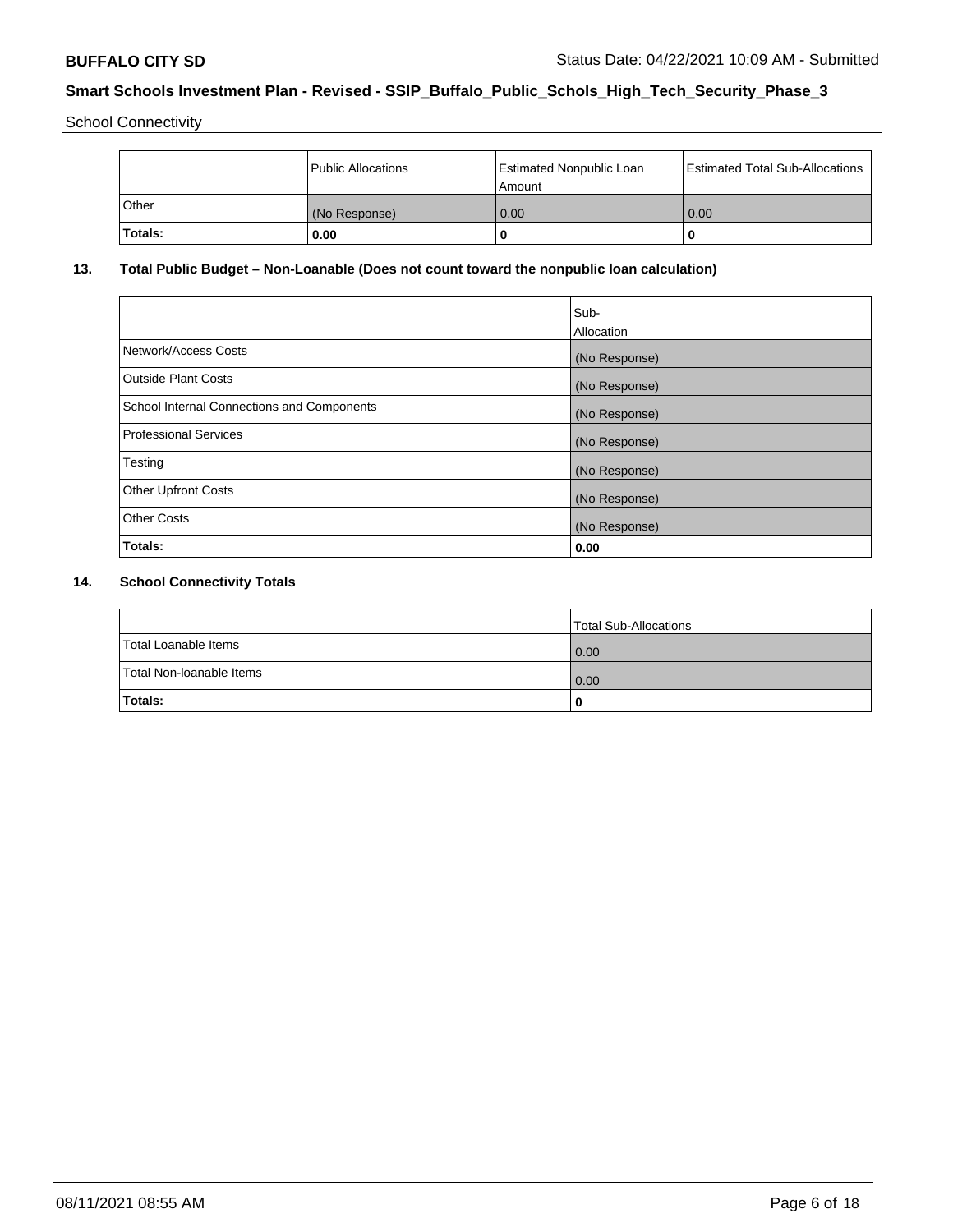Community Connectivity (Broadband and Wireless)

**1. Describe how you intend to use Smart Schools Bond Act funds for high-speed broadband and/or wireless connectivity projects in the community.**

(No Response)

**2. Please describe how the proposed project(s) will promote student achievement and increase student and/or staff access to the Internet in a manner that enhances student learning and/or instruction outside of the school day and/or school building.**

(No Response)

**3. Community connectivity projects must comply with all the necessary local building codes and regulations (building and related permits are not required prior to plan submission).**

 $\Box$  I certify that we will comply with all the necessary local building codes and regulations.

**4. Please describe the physical location of the proposed investment.**

(No Response)

**5. Please provide the initial list of partners participating in the Community Connectivity Broadband Project, along with their Federal Tax Identification (Employer Identification) number.**

| <b>Project Partners</b> | l Federal ID # |
|-------------------------|----------------|
| (No Response)           | (No Response)  |

**6. Please detail the type, quantity, per unit cost and total cost of the eligible items under each sub-category.**

| Select the allowable expenditure | Item to be purchased | Quantity      | Cost per Item | <b>Total Cost</b> |
|----------------------------------|----------------------|---------------|---------------|-------------------|
| type.                            |                      |               |               |                   |
| Repeat to add another item under |                      |               |               |                   |
| each type.                       |                      |               |               |                   |
| (No Response)                    | (No Response)        | (No Response) | (No Response) | 0.00              |
|                                  |                      | o             | 0.00          |                   |

**7. If you are submitting an allocation for Community Connectivity, complete this table.**

**Note that the calculated Total at the bottom of the table must equal the Total allocation for this category that you entered in the SSIP Overview overall budget.**

|                                    | Sub-Allocation |
|------------------------------------|----------------|
| Network/Access Costs               | (No Response)  |
| Outside Plant Costs                | (No Response)  |
| <b>Tower Costs</b>                 | (No Response)  |
| <b>Customer Premises Equipment</b> | (No Response)  |
| <b>Professional Services</b>       | (No Response)  |
| Testing                            | (No Response)  |
| <b>Other Upfront Costs</b>         | (No Response)  |
| <b>Other Costs</b>                 | (No Response)  |
| Totals:                            | 0.00           |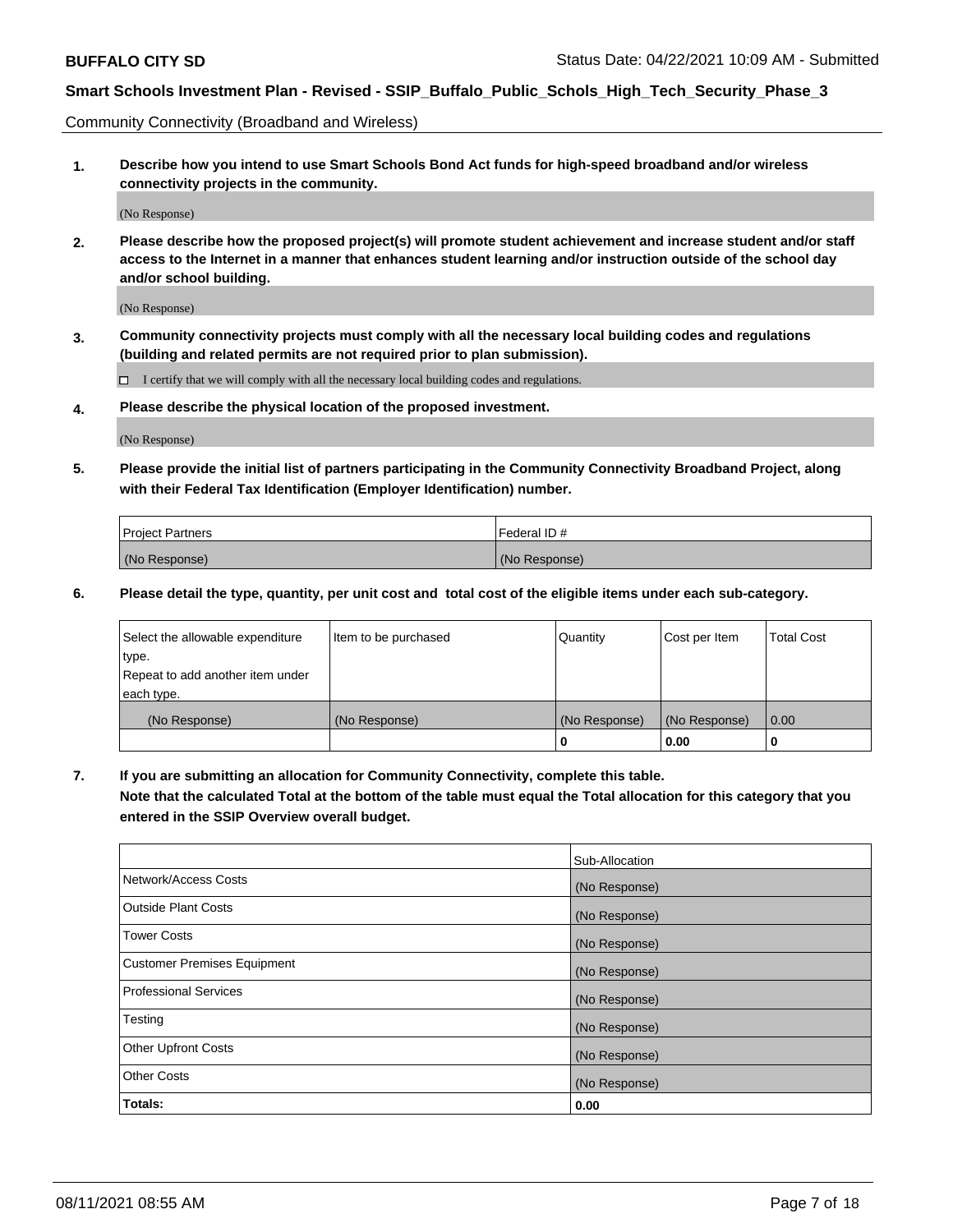#### Classroom Learning Technology

**1. In order for students and faculty to receive the maximum benefit from the technology made available under the Smart Schools Bond Act, their school buildings must possess sufficient connectivity infrastructure to ensure that devices can be used during the school day. Smart Schools Investment Plans must demonstrate that sufficient infrastructure that meets the Federal Communications Commission's 100 Mbps per 1,000 students standard currently exists in the buildings where new devices will be deployed, or is a planned use of a portion of Smart Schools Bond Act funds, or is under development through another funding source. Smart Schools Bond Act funds used for technology infrastructure or classroom technology investments must increase the number of school buildings that meet or exceed the minimum speed standard of 100 Mbps per 1,000 students and staff within 12 months. This standard may be met on either a contracted 24/7 firm service or a "burstable" capability. If the standard is met under the burstable criteria, it must be:**

**1. Specifically codified in a service contract with a provider, and**

**2. Guaranteed to be available to all students and devices as needed, particularly during periods of high demand, such as computer-based testing (CBT) periods.**

**Please describe how your district already meets or is planning to meet this standard within 12 months of plan submission.**

(No Response)

- **1a. If a district believes that it will be impossible to meet this standard within 12 months, it may apply for a waiver of this requirement, as described on the Smart Schools website. The waiver must be filed and approved by SED prior to submitting this survey.**
	- By checking this box, you are certifying that the school district has an approved waiver of this requirement on file with the New York State Education Department.
- **2. Connectivity Speed Calculator (Required). If the district currently meets the required speed, enter "Currently Met" in the last box: Expected Date When Required Speed Will be Met.**

|                         | l Number of<br><b>Students</b> | Required Speed<br>l in Mbps | Current Speed in<br>l Mbps | Expected Speed<br>to be Attained | <b>Expected Date</b><br>When Required |
|-------------------------|--------------------------------|-----------------------------|----------------------------|----------------------------------|---------------------------------------|
|                         |                                |                             |                            |                                  | Within 12 Months  Speed Will be Met   |
| <b>Calculated Speed</b> | (No Response)                  | 0.00                        | (No Response)              | (No Response)                    | (No Response)                         |

**3. If the district wishes to have students and staff access the Internet from wireless devices within the school building, or in close proximity to it, it must first ensure that it has a robust Wi-Fi network in place that has sufficient bandwidth to meet user demand.**

**Please describe how you have quantified this demand and how you plan to meet this demand.**

(No Response)

**4. All New York State public school districts are required to complete and submit an Instructional Technology Plan survey to the New York State Education Department in compliance with Section 753 of the Education Law and per Part 100.12 of the Commissioner's Regulations.**

**Districts that include educational technology purchases as part of their Smart Schools Investment Plan must have a submitted and approved Instructional Technology Plan survey on file with the New York State Education Department.**

- By checking this box, you are certifying that the school district has an approved Instructional Technology Plan survey on file with the New York State Education Department.
- **5. Describe the devices you intend to purchase and their compatibility with existing or planned platforms or systems. Specifically address the adequacy of each facility's electrical, HVAC and other infrastructure necessary to install and support the operation of the planned technology.**

(No Response)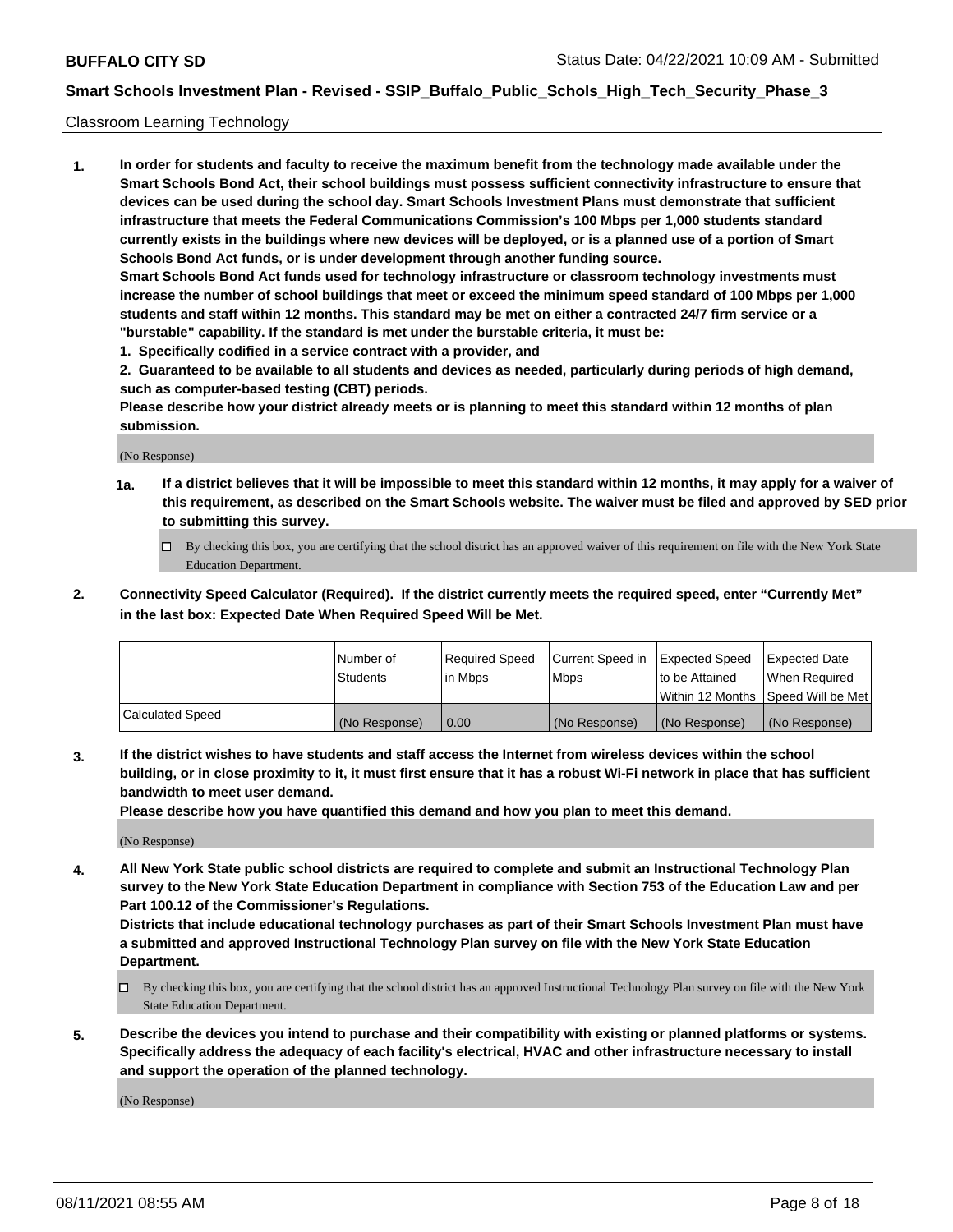### Classroom Learning Technology

- **6. Describe how the proposed technology purchases will:**
	- **> enhance differentiated instruction;**
	- **> expand student learning inside and outside the classroom;**
	- **> benefit students with disabilities and English language learners; and**
	- **> contribute to the reduction of other learning gaps that have been identified within the district.**

**The expectation is that districts will place a priority on addressing the needs of students who struggle to succeed in a rigorous curriculum. Responses in this section should specifically address this concern and align with the district's Instructional Technology Plan (in particular Question 2 of E. Curriculum and Instruction: "Does the district's instructional technology plan address the needs of students with disabilities to ensure equitable access to instruction, materials and assessments?" and Question 3 of the same section: "Does the district's instructional technology plan address the provision of assistive technology specifically for students with disabilities to ensure access to and participation in the general curriculum?")**

**In addition, describe how the district ensures equitable access to instruction, materials and assessments and participation in the general curriculum for both SWD and English Language Learners/Multilingual Learners (ELL/MLL) students.**

**Please note: If this plan has been identified as a Remote Learning Plan to be submitted and reviewed on an expedited basis, the district should explain how this plan will facilitate remote and hybrid learning, in lieu of responding to the question above.**

(No Response)

**7. Where appropriate, describe how the proposed technology purchases will enhance ongoing communication with parents and other stakeholders and help the district facilitate technology-based regional partnerships, including distance learning and other efforts.**

(No Response)

**8. Describe the district's plan to provide professional development to ensure that administrators, teachers and staff can employ the technology purchased to enhance instruction successfully.**

**Note: This response should be aligned and expanded upon in accordance with your district's response to Question 1 of F. Professional Development of your Instructional Technology Plan: "Please provide a summary of professional development offered to teachers and staff, for the time period covered by this plan, to support technology to enhance teaching and learning. Please include topics, audience and method of delivery within your summary."**

**Please note: If this plan has been identified as a Remote Learning Plan to be submitted and reviewed on an expedited basis, the district should provide a statement confirming that the district has provided or will provide professional development on these devices to its staff, in lieu of responding to the question above.**

(No Response)

- **9. Districts must contact one of the SUNY/CUNY teacher preparation programs listed on the document on the left side of the page that supplies the largest number of the district's new teachers to request advice on innovative uses and best practices at the intersection of pedagogy and educational technology.**
	- $\Box$  By checking this box, you certify that you have contacted the SUNY/CUNY teacher preparation program that supplies the largest number of your new teachers to request advice on these issues.

#### **9a. Please enter the name of the SUNY or CUNY Institution that you contacted.**

(No Response)

**9b. Enter the primary Institution phone number.**

(No Response)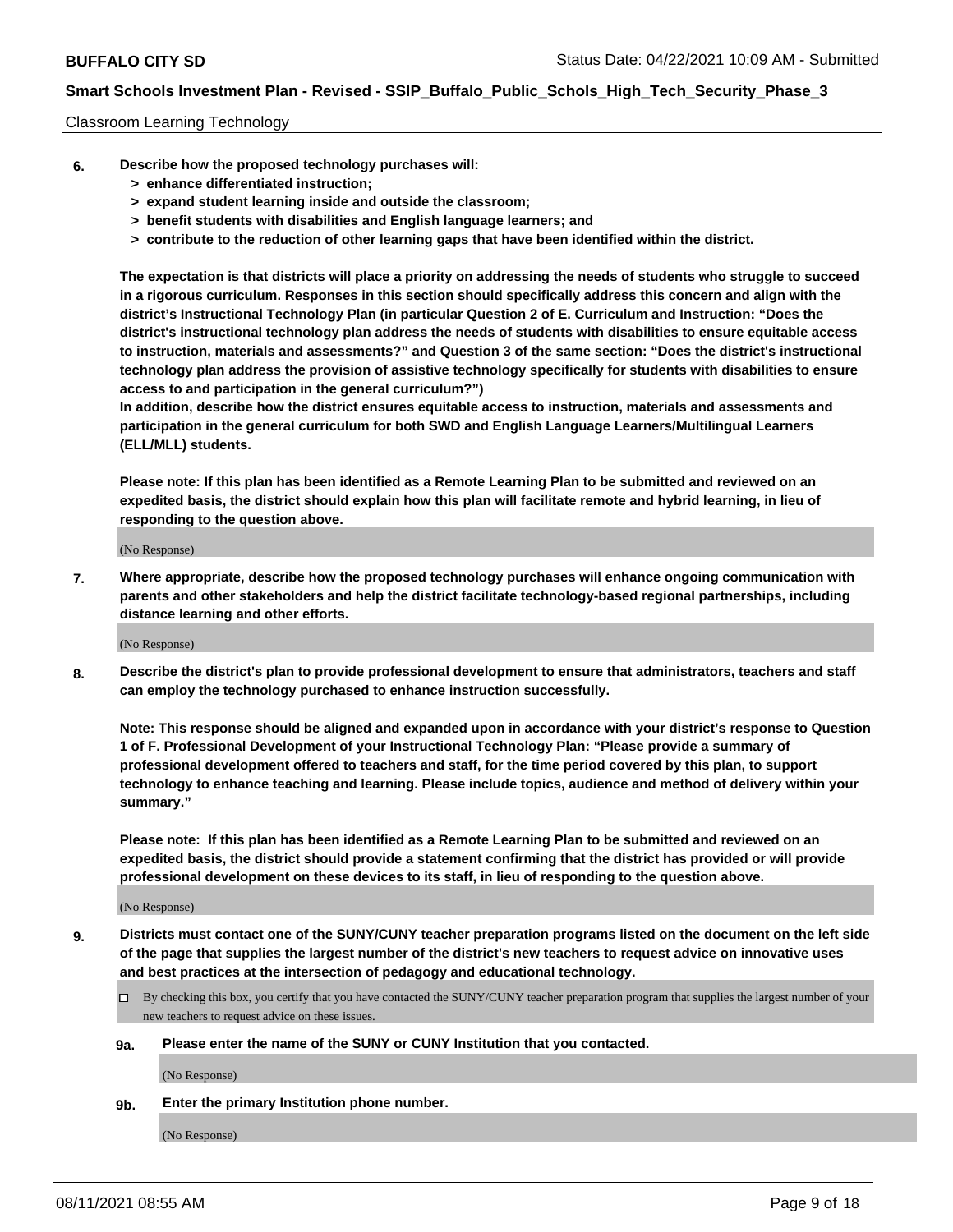Classroom Learning Technology

**9c. Enter the name of the contact person with whom you consulted and/or will be collaborating with on innovative uses of technology and best practices.**

(No Response)

**10. To ensure the sustainability of technology purchases made with Smart Schools funds, districts must demonstrate a long-term plan to maintain and replace technology purchases supported by Smart Schools Bond Act funds. This sustainability plan shall demonstrate a district's capacity to support recurring costs of use that are ineligible for Smart Schools Bond Act funding such as device maintenance, technical support, Internet and wireless fees, maintenance of hotspots, staff professional development, building maintenance and the replacement of incidental items. Further, such a sustainability plan shall include a long-term plan for the replacement of purchased devices and equipment at the end of their useful life with other funding sources.**

 $\square$  By checking this box, you certify that the district has a sustainability plan as described above.

**11. Districts must ensure that devices purchased with Smart Schools Bond funds will be distributed, prepared for use, maintained and supported appropriately. Districts must maintain detailed device inventories in accordance with generally accepted accounting principles.**

By checking this box, you certify that the district has a distribution and inventory management plan and system in place.

**12. Please detail the type, quantity, per unit cost and total cost of the eligible items under each sub-category.**

| Select the allowable expenditure | Item to be Purchased | Quantity      | Cost per Item | <b>Total Cost</b> |
|----------------------------------|----------------------|---------------|---------------|-------------------|
| type.                            |                      |               |               |                   |
| Repeat to add another item under |                      |               |               |                   |
| each type.                       |                      |               |               |                   |
| (No Response)                    | (No Response)        | (No Response) | (No Response) | $\overline{0.00}$ |
|                                  |                      |               | 0.00          |                   |

### **13. Final 2014-15 BEDS Enrollment to calculate Nonpublic Sharing Requirement (no changes allowed.)**

|            | l Public Enrollment | Nonpublic Enrollment | <b>Total Enrollment</b> | <i>Nonpublic</i><br>l Percentage |
|------------|---------------------|----------------------|-------------------------|----------------------------------|
| Enrollment | 32,165              | 5,105                | 37.270.00               | 13.70                            |

### **14. If you are submitting an allocation for Classroom Learning Technology complete this table.**

|                          | Public School Sub-Allocation | <b>Estimated Nonpublic Loan</b><br>Amount | <b>Estimated Total Public and</b><br>Nonpublic Sub-Allocation |
|--------------------------|------------------------------|-------------------------------------------|---------------------------------------------------------------|
|                          |                              | (Based on Percentage Above)               |                                                               |
| Interactive Whiteboards  | (No Response)                | 0.00                                      | 0.00                                                          |
| <b>Computer Servers</b>  | (No Response)                | 0.00                                      | 0.00                                                          |
| <b>Desktop Computers</b> | (No Response)                | 0.00                                      | 0.00                                                          |
| <b>Laptop Computers</b>  | (No Response)                | 0.00                                      | 0.00                                                          |
| <b>Tablet Computers</b>  | (No Response)                | 0.00                                      | 0.00                                                          |
| <b>Other Costs</b>       | (No Response)                | 0.00                                      | 0.00                                                          |
| Totals:                  | 0.00                         | 0                                         | v                                                             |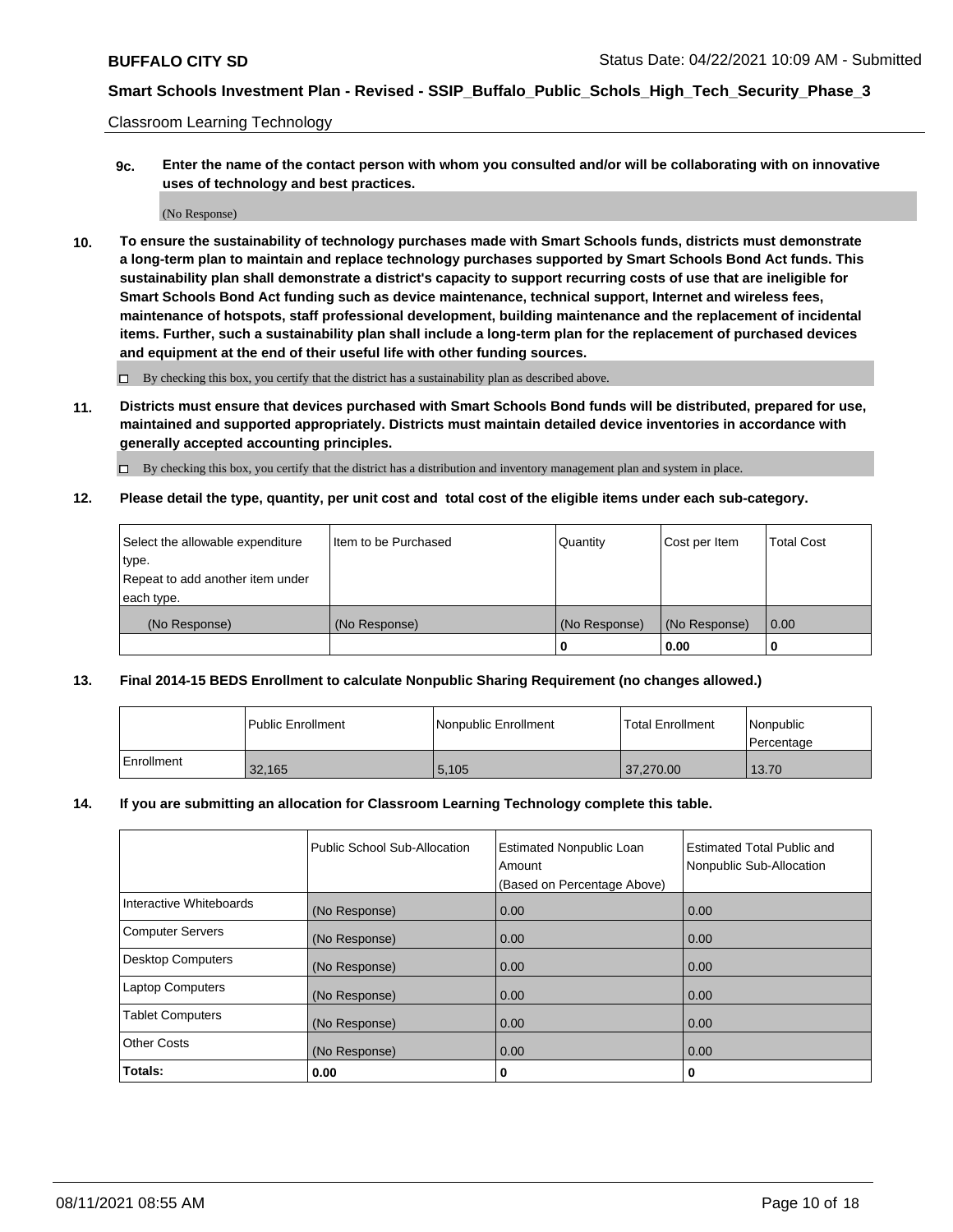#### Pre-Kindergarten Classrooms

**1. Provide information regarding how and where the district is currently serving pre-kindergarten students and justify the need for additional space with enrollment projections over 3 years.**

(No Response)

- **2. Describe the district's plan to construct, enhance or modernize education facilities to accommodate prekindergarten programs. Such plans must include:**
	- **Specific descriptions of what the district intends to do to each space;**
	- **An affirmation that new pre-kindergarten classrooms will contain a minimum of 900 square feet per classroom;**
	- **The number of classrooms involved;**
	- **The approximate construction costs per classroom; and**
	- **Confirmation that the space is district-owned or has a long-term lease that exceeds the probable useful life of the improvements.**

(No Response)

**3. Smart Schools Bond Act funds may only be used for capital construction costs. Describe the type and amount of additional funds that will be required to support ineligible ongoing costs (e.g. instruction, supplies) associated with any additional pre-kindergarten classrooms that the district plans to add.**

(No Response)

**4. All plans and specifications for the erection, repair, enlargement or remodeling of school buildings in any public school district in the State must be reviewed and approved by the Commissioner. Districts that plan capital projects using their Smart Schools Bond Act funds will undergo a Preliminary Review Process by the Office of Facilities Planning.**

**Please indicate on a separate row each project number given to you by the Office of Facilities Planning.**

| Project Number |  |
|----------------|--|
| (No Response)  |  |
|                |  |

**5. Please detail the type, quantity, per unit cost and total cost of the eligible items under each sub-category.**

| Select the allowable expenditure | Item to be purchased | Quantity      | Cost per Item | <b>Total Cost</b> |
|----------------------------------|----------------------|---------------|---------------|-------------------|
| type.                            |                      |               |               |                   |
| Repeat to add another item under |                      |               |               |                   |
| each type.                       |                      |               |               |                   |
| (No Response)                    | (No Response)        | (No Response) | (No Response) | 0.00              |
|                                  |                      | U             | 0.00          |                   |

**6. If you have made an allocation for Pre-Kindergarten Classrooms, complete this table. Note that the calculated Total at the bottom of the table must equal the Total allocation for this category that you entered in the SSIP Overview overall budget.**

|                                          | Sub-Allocation |
|------------------------------------------|----------------|
| Construct Pre-K Classrooms               | (No Response)  |
| Enhance/Modernize Educational Facilities | (No Response)  |
| <b>Other Costs</b>                       | (No Response)  |
| Totals:                                  | 0.00           |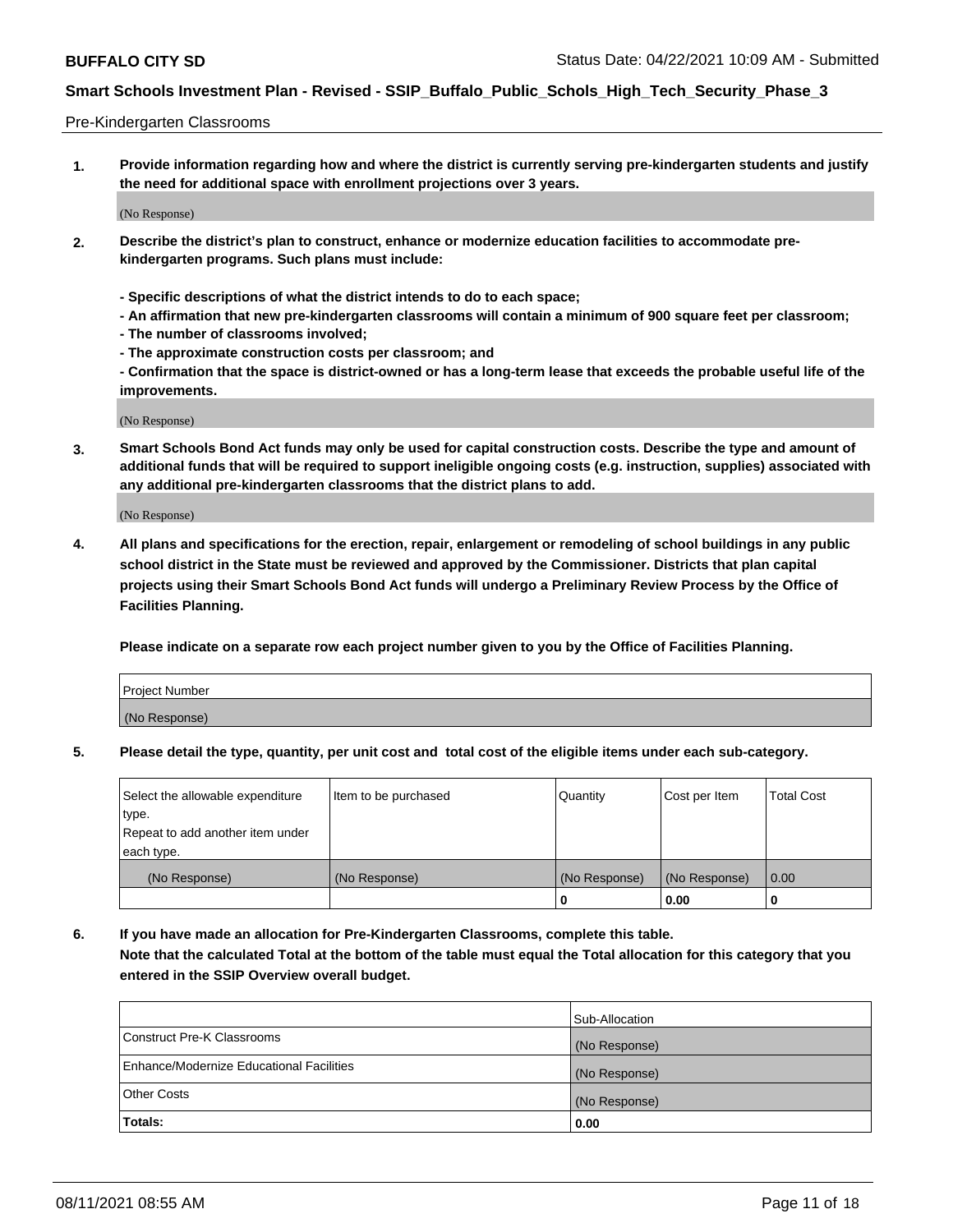Replace Transportable Classrooms

**1. Describe the district's plan to construct, enhance or modernize education facilities to provide high-quality instructional space by replacing transportable classrooms.**

(No Response)

**2. All plans and specifications for the erection, repair, enlargement or remodeling of school buildings in any public school district in the State must be reviewed and approved by the Commissioner. Districts that plan capital projects using their Smart Schools Bond Act funds will undergo a Preliminary Review Process by the Office of Facilities Planning.**

**Please indicate on a separate row each project number given to you by the Office of Facilities Planning.**

| Project Number |  |
|----------------|--|
|                |  |
| (No Response)  |  |

**3. For large projects that seek to blend Smart Schools Bond Act dollars with other funds, please note that Smart Schools Bond Act funds can be allocated on a pro rata basis depending on the number of new classrooms built that directly replace transportable classroom units.**

**If a district seeks to blend Smart Schools Bond Act dollars with other funds describe below what other funds are being used and what portion of the money will be Smart Schools Bond Act funds.**

(No Response)

**4. Please detail the type, quantity, per unit cost and total cost of the eligible items under each sub-category.**

| Select the allowable expenditure | Item to be purchased | Cost per Item | Total Cost    |      |
|----------------------------------|----------------------|---------------|---------------|------|
| ∣type.                           |                      |               |               |      |
| Repeat to add another item under |                      |               |               |      |
| each type.                       |                      |               |               |      |
| (No Response)                    | (No Response)        | (No Response) | (No Response) | 0.00 |
|                                  |                      | u             | 0.00          |      |

**5. If you have made an allocation for Replace Transportable Classrooms, complete this table. Note that the calculated Total at the bottom of the table must equal the Total allocation for this category that you entered in the SSIP Overview overall budget.**

|                                                | Sub-Allocation |
|------------------------------------------------|----------------|
| Construct New Instructional Space              | (No Response)  |
| Enhance/Modernize Existing Instructional Space | (No Response)  |
| Other Costs                                    | (No Response)  |
| Totals:                                        | 0.00           |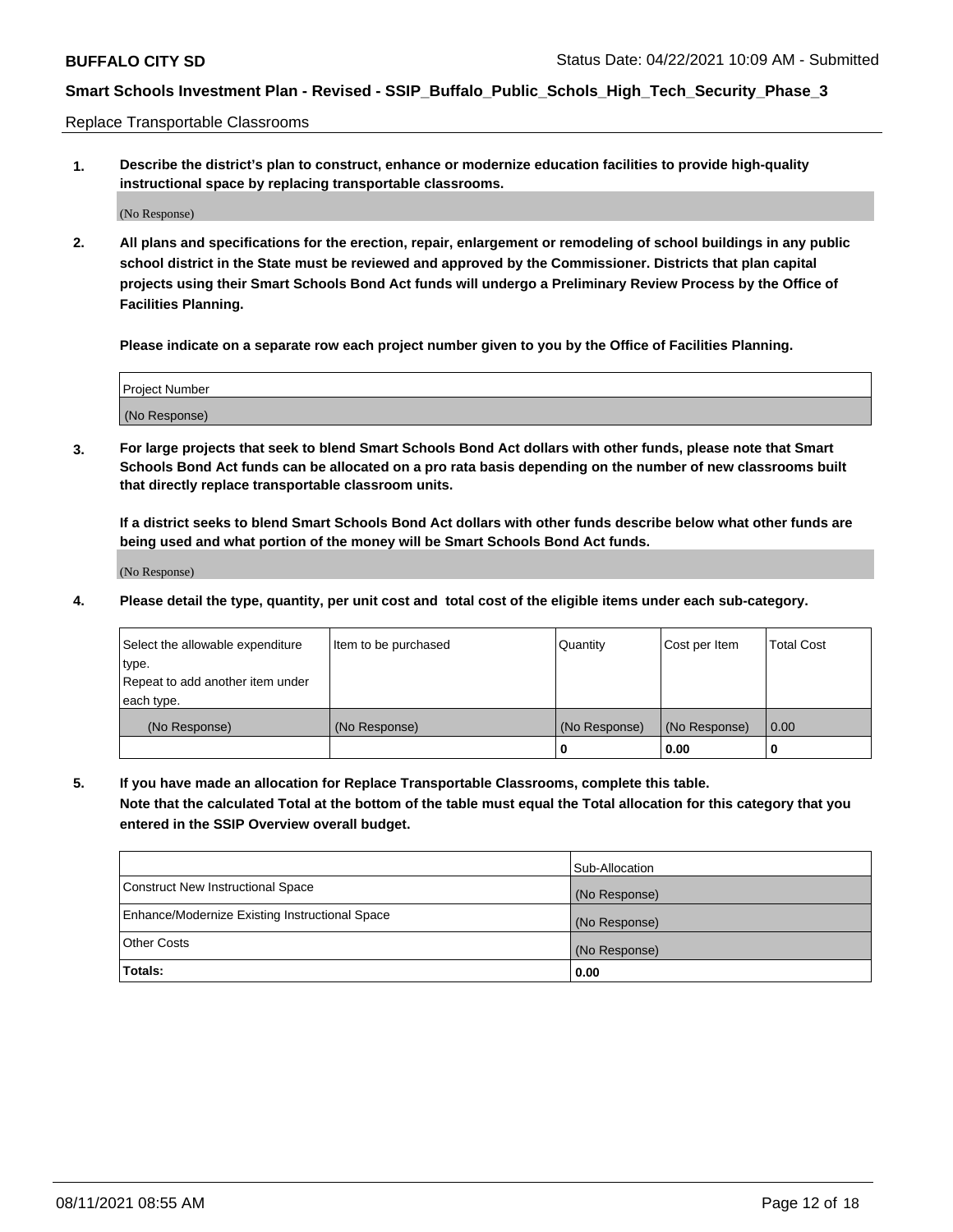### High-Tech Security Features

### **1. Describe how you intend to use Smart Schools Bond Act funds to install high-tech security features in school buildings and on school campuses.**

The Buffalo City School District's current access control system reached manufacturer end-of-life for support in 2019. Since then, there have been a number of industry improvements both for access controls. This SSIP submission will procure new access control systems to secure the perimeter of BPS school properties, including each point of entry. Students, staff, and visitors will know exactly where to enter the facility, and once they do, what rooms have restricted access for safety and security purposes.

A further enhancement of the new access control system will be centralized management allowing real-time reprogramming of access control cards instantly enabling and disabling access to specific buildings for specific individuals thereby improving safety and security. The incumbent, now endof-life system, no longer has that functionality.

**2. All plans and specifications for the erection, repair, enlargement or remodeling of school buildings in any public school district in the State must be reviewed and approved by the Commissioner. Smart Schools plans with any expenditures in the High-Tech Security category require a project number from the Office of Facilities Planning. Districts must submit an SSBA LOI and receive project numbers prior to submitting the SSIP. As indicated on the LOI, some projects may be eligible for a streamlined review and will not require a building permit. Please indicate on a separate row each project number given to you by the Office of Facilities Planning.**

| Project Number        |  |
|-----------------------|--|
| 14-06-00-01-7-999-BA1 |  |

### **3. Was your project deemed eligible for streamlined Review?**

| - |
|---|
|   |

- $\square$  No
- **3a. Districts with streamlined projects must certify that they have reviewed all installations with their licensed architect or engineer of record, and provide that person's name and license number. The licensed professional must review the products and proposed method of installation prior to implementation and review the work during and after completion in order to affirm that the work was code-compliant, if requested.**

By checking this box, you certify that the district has reviewed all installations with a licensed architect or engineer of record.

#### **4. Include the name and license number of the architect or engineer of record.**

| 'Name                    | l License Number |
|--------------------------|------------------|
| <b>Watts Engineering</b> | 92697            |

**5. Please detail the type, quantity, per unit cost and total cost of the eligible items under each sub-category.**

| Select the allowable expenditure<br>type.<br>Repeat to add another item under<br>each type. | Item to be purchased                                                                                                | Quantity | Cost per Item | <b>Total Cost</b> |
|---------------------------------------------------------------------------------------------|---------------------------------------------------------------------------------------------------------------------|----------|---------------|-------------------|
| <b>Entry Control System</b>                                                                 | S2-NBVM-128 - 128 Portal License for<br>Main Card Access VM Server (Virtual<br>Server and SQL provided by District) |          | 19,155.00     | 19,155.00         |
| <b>Entry Control System</b>                                                                 | S2-NR64 - 64 Portal Expansion<br>License                                                                            | 17       | 2.668.00      | 45,356.00         |
| <b>Entry Control System</b>                                                                 | S2-DMP - DMP Intrusion Detection<br>Integration                                                                     | 62       | 1,617.00      | 100,254.00        |
| <b>Entry Control System</b>                                                                 | S2-DBP - System Partitioning License                                                                                |          | 5,330.00      | 5,330.00          |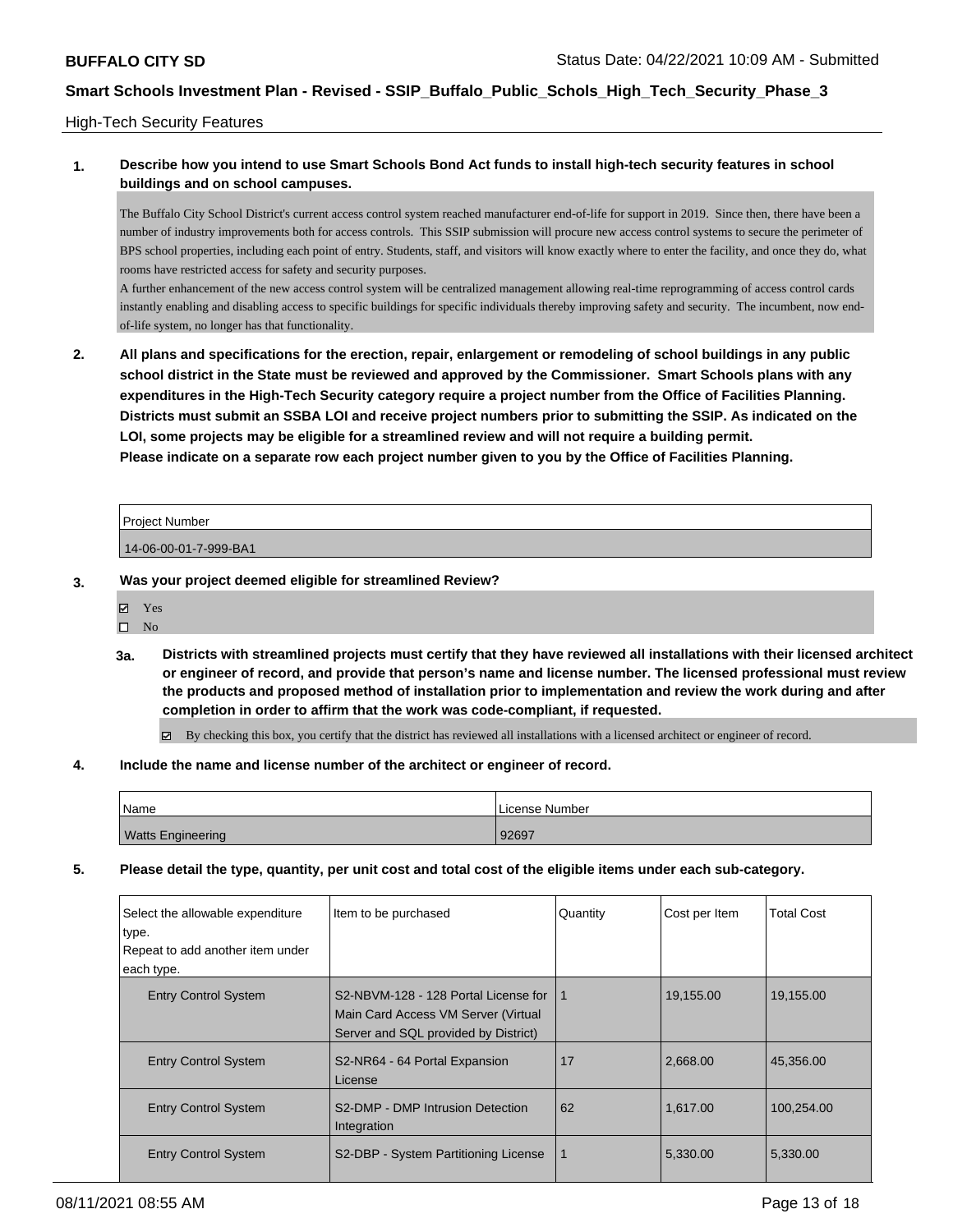High-Tech Security Features

| Select the allowable expenditure<br>type.<br>Repeat to add another item under                                                                   | Item to be purchased                                                                                                                                                                                                                                                      | Quantity     | Cost per Item | <b>Total Cost</b> |
|-------------------------------------------------------------------------------------------------------------------------------------------------|---------------------------------------------------------------------------------------------------------------------------------------------------------------------------------------------------------------------------------------------------------------------------|--------------|---------------|-------------------|
| each type.<br><b>Entry Control System</b>                                                                                                       | S2-R11320-05TB - Access Control<br>Reader                                                                                                                                                                                                                                 | 54           | 280.00        | 15,120.00         |
| <b>Entry Control System</b>                                                                                                                     | S2-EP-2500 - Mercury EP2500<br>Intelligent Controller 32M                                                                                                                                                                                                                 | 68           | 1,539.00      | 104,652.00        |
| <b>Entry Control System</b>                                                                                                                     | S2-MR-52-S3 - 2 Reader 8 Input 6<br>Output Access Control Board                                                                                                                                                                                                           | 708          | 527.00        | 373,116.00        |
| <b>Entry Control System</b>                                                                                                                     | S2-MR-16IN-S3 - 16 IN 16 Out Module                                                                                                                                                                                                                                       | 16           | 604.00        | 9,664.00          |
| <b>Entry Control System</b>                                                                                                                     | S2-MNP - S2 Micronode (2 Door Stand   1<br>Alone Node)                                                                                                                                                                                                                    |              | 1,037.00      | 1,037.00          |
| <b>Entry Control System</b>                                                                                                                     | S2-IDC-128 - ID Badging License,<br>Capture Station, Print Station                                                                                                                                                                                                        | $\mathbf{1}$ | 4,884.00      | 4,884.00          |
| <b>Entry Control System</b>                                                                                                                     | S2-IDA-128 - Additional Printing<br><b>Station</b>                                                                                                                                                                                                                        | 1            | 3,202.00      | 3,202.00          |
| <b>Entry Control System</b>                                                                                                                     | S2-AD - Active Directory Integration                                                                                                                                                                                                                                      | 1            | 58,234.00     | 58,234.00         |
| <b>Entry Control System</b>                                                                                                                     | S2-SUSP - Single Year Software<br>Needed to Control Access Controls                                                                                                                                                                                                       | 4            | 13,904.00     | 55,616.00         |
| <b>Entry Control System</b>                                                                                                                     | Installation and configuration of<br>System                                                                                                                                                                                                                               | 1            | 842,781.00    | 842,781.00        |
| <b>Entry Control System</b>                                                                                                                     | DMP-XR550D, DMP-7063-W, SSX-82,<br>AL600ULX, UP1270F1 - XR550<br>School IntrusionController -574<br>Zone/Dialer, 50VA Transformer, qty 2<br>DMP-7063-W keypads, qty 4 Amseco<br>SSX-82 sirens, qty 1 Altronix<br>AL600ULX power supply and qty 2<br>UP1270F1 batteries    | 11           | 1,394.00      | 15,334.00         |
| <b>Entry Control System</b>                                                                                                                     | DMP-XR150D, DMP-7063-W, SSX-82, 51<br>AL600ULX, UP1270F1 - XR150<br>School Intusion Controller -142<br>Zone/Dialer, 50VA Transformer, gty 2<br>DMP-7063-W keypads, qty 4 Amseco<br>SSX-82 sirens, qty 1 Altronix<br>AL600ULX power supply and qty 2<br>UP1270F1 batteries |              | 1,217.00      | 62,067.00         |
| <b>Entry Control System</b>                                                                                                                     | DMP-708, DMP-710 - Bus Extender                                                                                                                                                                                                                                           | 62           | 285.00        | 17,670.00         |
| <b>Entry Control System</b>                                                                                                                     | DMP-1100XH-W, DMP-1100R-W -<br>Wireless High-Power Receiver for<br>XR150 and XR550 Panels and<br>Wireless repeater                                                                                                                                                        |              | 337.00        | 20,894.00         |
| DMP 714, RP-44, HUB-M, HUB-T -<br><b>Entry Control System</b><br>DMP Emergency panic for office 714<br>and RP-44, HUB-M, HUB-T or<br>equivalent |                                                                                                                                                                                                                                                                           | 61           | 149.00        | 9,089.00          |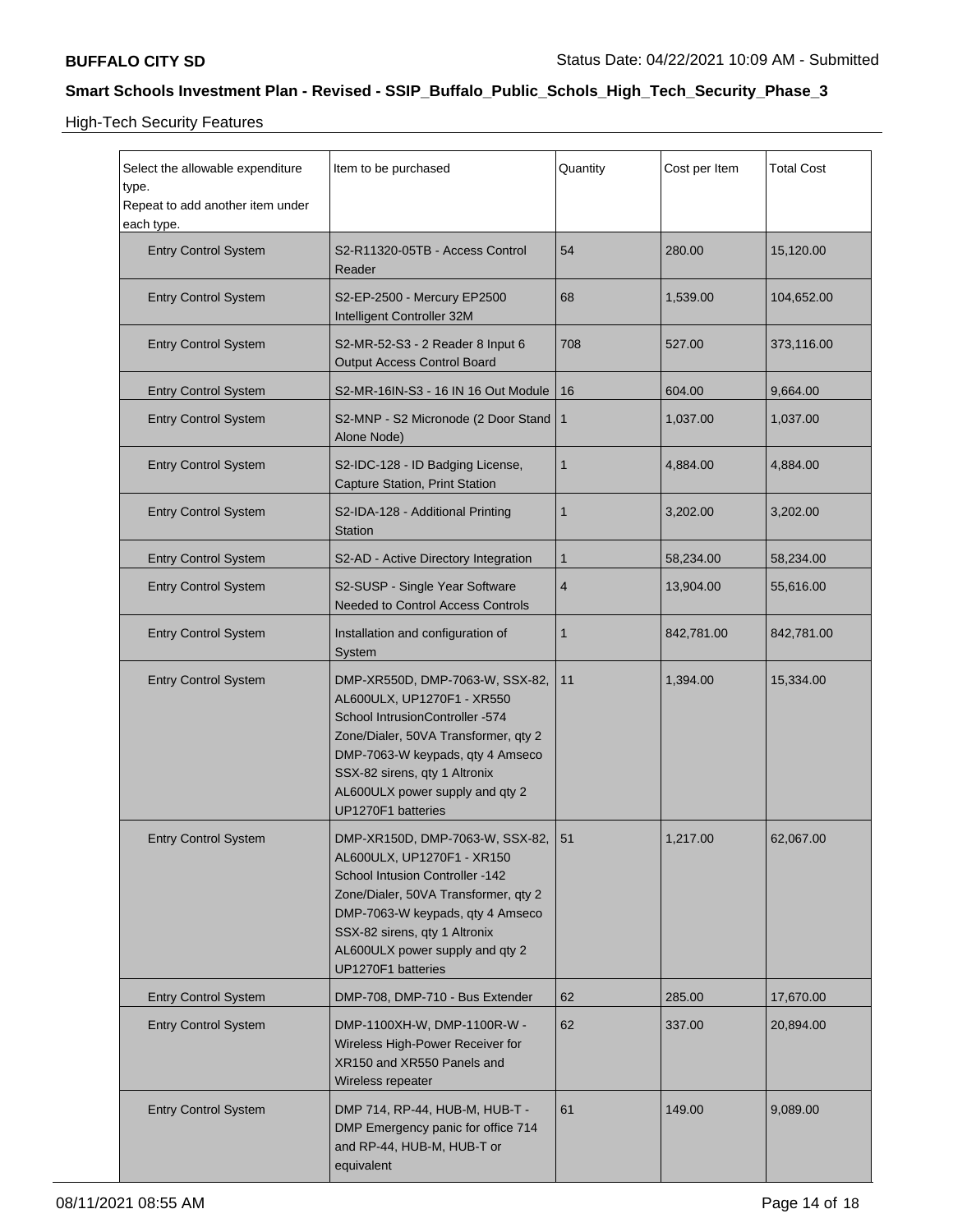High-Tech Security Features

| Select the allowable expenditure<br>type.<br>Repeat to add another item under<br>each type. | Item to be purchased                                                                                                                                                                                                                                                     | Quantity     | Cost per Item | <b>Total Cost</b> |
|---------------------------------------------------------------------------------------------|--------------------------------------------------------------------------------------------------------------------------------------------------------------------------------------------------------------------------------------------------------------------------|--------------|---------------|-------------------|
| <b>Entry Control System</b>                                                                 | DMP-1122-W - Wireless Motion<br>Detector                                                                                                                                                                                                                                 | 175          | 60.00         | 10,500.00         |
| <b>Entry Control System</b>                                                                 | DMP-1128 - Wireless Glass Break<br>Detector                                                                                                                                                                                                                              | 7            | 63.00         | 441.00            |
| <b>Entry Control System</b>                                                                 | DMP-1103-W - Wireless Transmitter                                                                                                                                                                                                                                        | 175          | 61.00         | 10,675.00         |
| <b>Entry Control System</b>                                                                 | DMP-711, DMP-714, DMP-714-8PCB,<br>99<br>89.00<br>DMP-714-16, BOSCH ISN-CMET-<br>4418, ISN-C66 or equivalent - Garage<br>Door Sensors: LX bus Zone module<br>711,714 or 714-8PCB and Garage<br>Door contact: BOSCH ISN-CMET-<br>4418, ISN-C66 or equivalent              |              | 8,811.00      |                   |
| <b>Entry Control System</b>                                                                 | DMP-711, DMP-714, DMP-714-8PCB,<br>DMP-714-16, BOSCH ISN-CMET-<br>200R, ISN-CTC75-W, ISN-CSD70-W -<br>Man Door Sensors: LX bus Zone<br>module 711,714 or 714-8PCB and<br>Door contacts: BOSCH ISN-CMET-<br>200R, ISN-CTC75-W, ISN-CSD70-W<br>or equivalent               | 950          | 69.00         | 65,550.00         |
| <b>Entry Control System</b>                                                                 | DMP-711, DMP-714, DMP-714-8PCB,<br>DMP-714-16, Bosch DS835i, ISC-<br>CDL1-W15G, Bosch DS720i - Motion<br>Sensors: LX bus Zone module 711,714<br>or 714-8PCB and Motion sensors:<br>Bosch DS835i, ISC-CDL1-W15G or<br>equivalent (also long range motions<br>Bosch DS720i | 950          | 139.00        | 132,050.00        |
| <b>Entry Control System</b>                                                                 | DMP-Remote Link - Remote Link<br>Software                                                                                                                                                                                                                                | 1            | 68.00         | 68.00             |
| <b>Entry Control System</b>                                                                 | Installation and configuration of DMP<br>Devices and Cables                                                                                                                                                                                                              |              | 35,229.00     | 1,444,389.00      |
| <b>Entry Control System</b>                                                                 | New card access door hardware.<br>Electric Strike, Power Supply, Door<br>Sensors                                                                                                                                                                                         | 54           | 1,086.00      | 58,644.00         |
| <b>Entry Control System</b><br>Installation of new card access doors<br>(Power for Doors)   |                                                                                                                                                                                                                                                                          | $\mathbf{1}$ | 38,590.00     | 38,590.00         |
|                                                                                             |                                                                                                                                                                                                                                                                          | 3,636        | 1,034,598.00  | 3,533,173         |

**6. If you have made an allocation for High-Tech Security Features, complete this table. Enter each Sub-category Public Allocation based on the the expenditures listed in Table #5.**

|                                                      | Sub-Allocation |
|------------------------------------------------------|----------------|
| Capital-Intensive Security Project (Standard Review) | (No Response)  |
| <b>Electronic Security System</b>                    |                |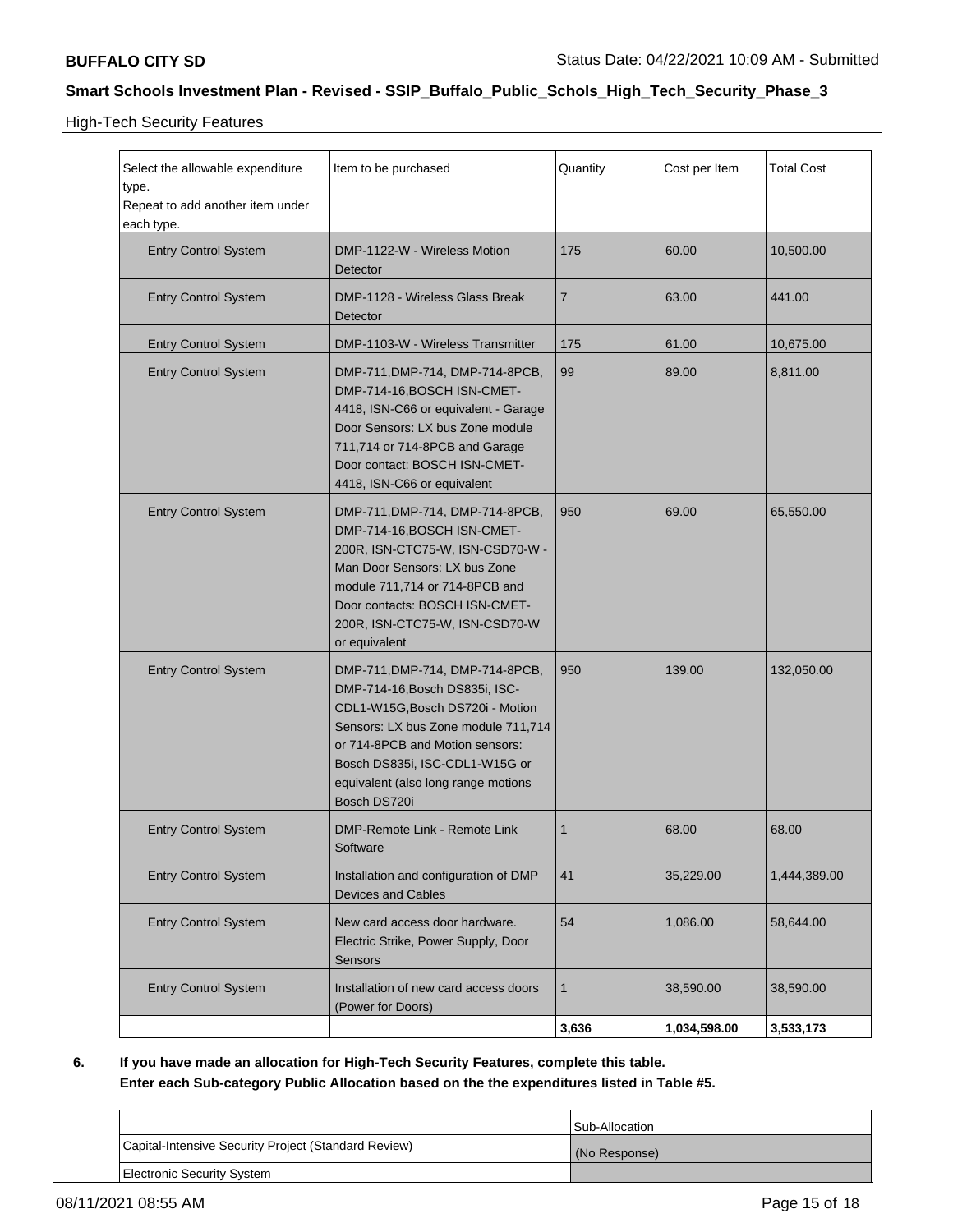High-Tech Security Features

|                                 | Sub-Allocation |
|---------------------------------|----------------|
|                                 | (No Response)  |
| <b>Entry Control System</b>     | 3,533,173.00   |
| Approved Door Hardening Project | (No Response)  |
| <b>Other Costs</b>              | (No Response)  |
| Totals:                         | 3,533,173.00   |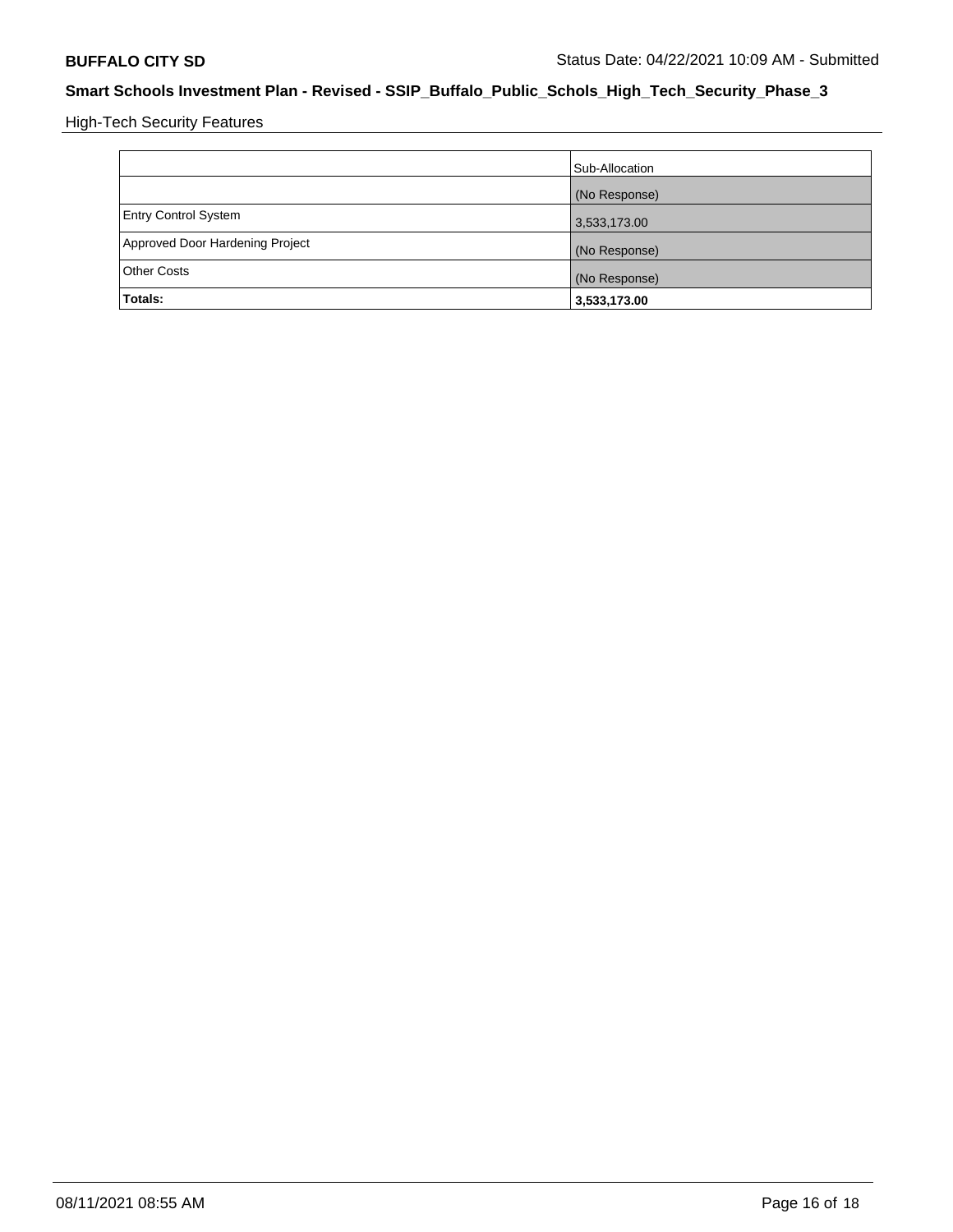Non-Public Schools

**1. Describe your plan to utilize SSBA funds to purchase devices and loan to the nonpublic schools within your district. Please specify what devices have been requested by the nonpublic schools. If the nonpublic schools have not finalized requests, the district should provide the date nonpublic schools will submit the request by.**

**Please note: If this plan has been identified as a Remote Learning Plan to be submitted and reviewed on an expedited basis, the district should state that they will reach out to the nonpublic schools upon submission of the application, in lieu of responding to the question above.**

(No Response)

**2. A final Smart Schools Investment Plan cannot be approved until school authorities have adopted regulations specifying the date by which requests from nonpublic schools for the purchase and loan of Smart Schools Bond Act classroom technology must be received by the district.**

By checking this box, you certify that you have such a plan and associated regulations in place that have been made public.

**2a. Please enter the date each year nonpublic schools must request loanable items from the school district. This date cannot be earlier than June 1 of the previous school year.**

(No Response)

### **3. Final 2014-15 BEDS Enrollment to calculate Nonpublic Sharing Requirement (no changes allowed.)**

|            | Public Enrollment | <b>Nonpublic Enrollment</b> | <b>Total Enrollment</b> | Nonpublic Percentage |
|------------|-------------------|-----------------------------|-------------------------|----------------------|
| Enrollment | 32.165            | 5,105                       | 37,270.00               | 13.70                |

#### **4. Nonpublic Loan Calculator**

|                                                          | Loanable       | Loanable   | Additional       | Estimated | Previously | l Cumulative | Final Per  | <b>Final Total</b> |
|----------------------------------------------------------|----------------|------------|------------------|-----------|------------|--------------|------------|--------------------|
|                                                          | School         | Classroom  | Nonpublic        | Per Pupil | Approved   | Per Pupil    | Pupil Loan | Loan               |
|                                                          | l Connectivity | Fechnology | Loan             | Amount -  | Per Pupil  | Loan         | Amount -   | Amount -           |
|                                                          |                |            | (Optional)       | This Plan | Amount(s)  | Amount       | This Plan  | This Plan          |
| Required Nonpublic 0.00<br>Loan                          |                | 0.00       |                  | 0.00      | 250.00     | 250.00       | 0.00       | 0.00               |
| Final Adjusted Loan  <br>- (If additional loan<br>funds) | 0.00           | 0.00       | (No<br>Response) | 0.00      | 250.00     | 250.00       | 0.00       | 0.00               |

### **5. Nonpublic Share**

|                                          | Final Per Pupil Amount | Final Nonpublic Loan Amount |  |
|------------------------------------------|------------------------|-----------------------------|--|
| Pending and Previously<br>Approved Plans | 250.00                 | 1.276.250.00                |  |
| <b>This Plan</b><br>Total                | 0.00                   | 0.00                        |  |
|                                          | 250.00                 | 1,276,250.00                |  |

#### **6. Distribution of Nonpublic Loan Amount by School**

| Nonpublic School Name |                                                      | 2018-19 K-12 Enrollment | Special Ed School? If Yes, not eligible |  |
|-----------------------|------------------------------------------------------|-------------------------|-----------------------------------------|--|
|                       | AUTISM SERVICES INC. - ELMWOOD                       |                         | <b>No</b>                               |  |
|                       | <b>BISHOP TIMON-SAINT JUDE HIGH</b><br><b>SCHOOL</b> | 178                     | <b>No</b>                               |  |
|                       | BUFFALO HEARING & SPEECH CTR INC 12                  |                         | Yes                                     |  |
|                       | <b>BUFFALO SEMINARY</b>                              | 189                     | <b>No</b>                               |  |